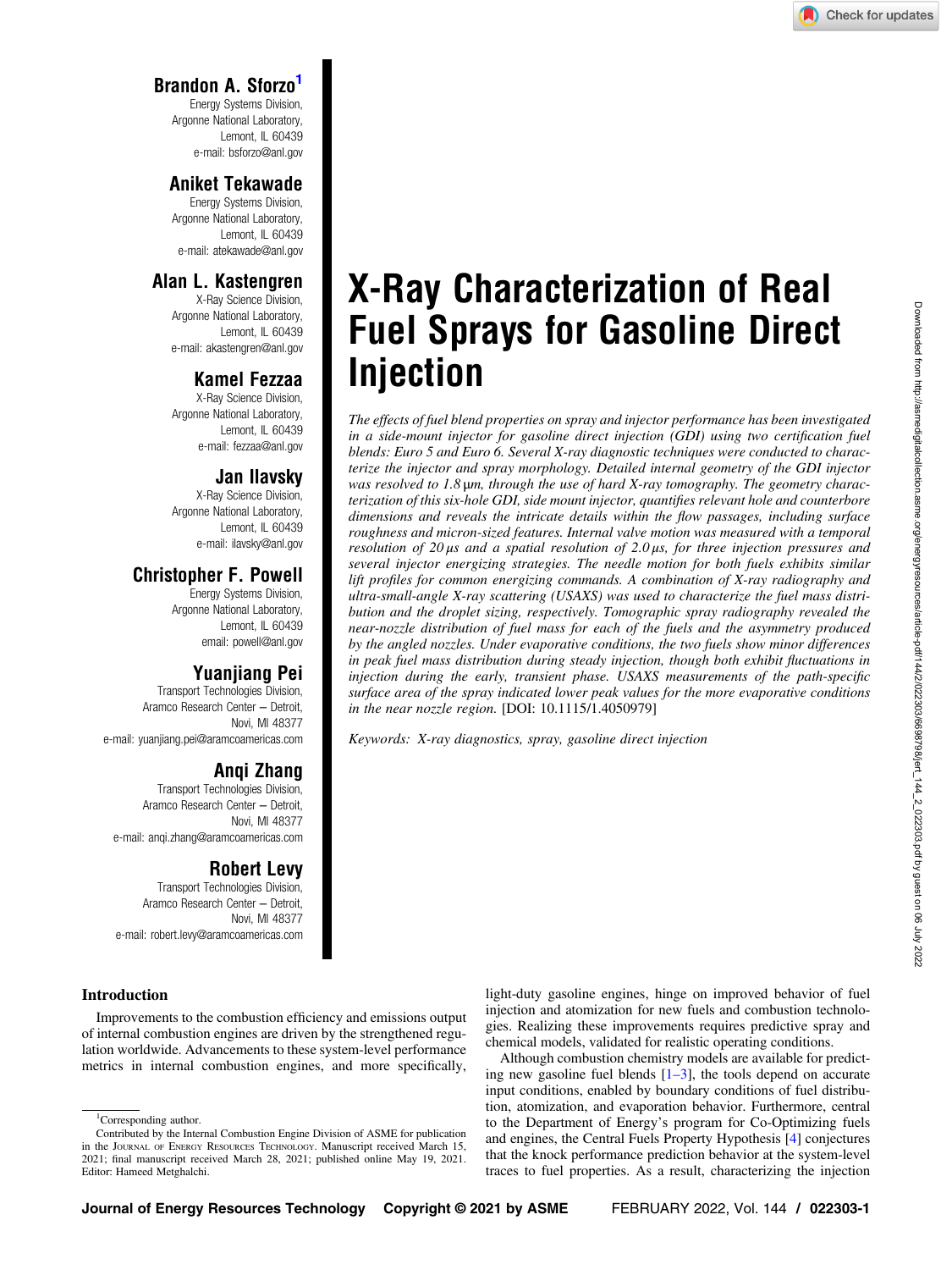<span id="page-1-0"></span>behavior of real fuels is critical to enabling the combustion and system performance [[5](#page-6-0)].

Additionally, as fuel blends trend toward higher ratios of oxygenates, and injection strategies push toward earlier conditions, flash boiling of the injected fuel is common. Historical efforts have focused spray studies on single component fuels [\[6\]](#page-6-0), and this has been extended more recently to examine the plume behavior with modern gasoline direct injection (GDI) injection systems, where spray collapse has been characterized at these flashing conditions [[7](#page-6-0),[8](#page-6-0)]. Encompassing models have therefore been developed to predict the spray based on injector and fuel information [\[9\]](#page-6-0), though the spray behavior becomes more complicated with more complex distillate blends [10–13]. Therefore, understanding multicomponent fuels at these conditions is valuable for improved understanding and predictive model validation.

This work will examine the internal characteristics, mechanical actuation, and spraymorphology of a commercialGDIinjector running real fuels, operating at several realistic conditions, through the use of X-ray diagnostics. X-ray studies permit quantitative measurements in optically opaque regions, such as inside the injector and within the optically dense near-nozzle region of the spray. When used as inputs to predictive simulations, the X-ray informed internal geometry has been shown to influence the spray morphology [[14](#page-6-0)–[16\]](#page-6-0), and characterization of pintle motion has revealed transient internal flow phenomena [\[17\]](#page-6-0). Furthermore, quantitative fuel mass distributions, through X-ray radiography, provides important validation in the near-nozzle region [[18](#page-6-0)], and the atomization information deduced from USAXS measurements has uniquely validated models for primary breakup [\[19,20](#page-6-0)]. All of these characterizations are of even further importance in understanding the behavior of injection with real fuels.

### Methodology

Injection Equipment. The injector used in this study is a solenoid-actuated direct-acting GDI injector. The injector has six counterbored spray orifices, with the center of the spray plume at an angle to the injector axis. Fuel at pressures up to 30 MPa is provided to the injector by a pump-based high-pressure fuel system. While no common rail is used in this system, the volume of the line providing fuel to the injector is large compared to the injected volume. The injector is mounted in a temperature-controlled flange so the injector temperature is representative of the cylinder head temperature in operating engines. This flange is mounted to a spray chamber with X-ray transparent polyimide windows to permit spray and injector internal motion measurements, allowing control of the ambient pressure. This spray chamber also allows the injector to be rotated to acquire measurements from multiple lines of sight for spray tomography measurements. The chamber is purged with nitrogen at 4–10 L/min to remove stray fuel droplets and vapor. The target conditions for the measurements are shown in Table 1 and represent a range of spray conditions, from flash boiling (Condition 1) to purely liquid injection (Condition 3). Though the specific conditions evaluated for each diagnostic are presented subsequently, there has been specific focus on Condition 1 for spray quantification, which targets flash-boiling behavior.

Fuel Properties. For each of the examined conditions, two fuels were used, Euro 5 and Euro 6. These certification fuels of interest

Table 1 Target conditions for radiography, pintle motion, and USAXS experiments

| Condition               |     |     |     |
|-------------------------|-----|-----|-----|
| Injector temperature, K | 363 | 363 | 363 |
| Ambient temperature, K  | 323 | 323 | 323 |
| Injection pressure, MPa |     | 15  | 30  |
| Ambient pressure, kPa   | 40  | 100 | 200 |
| Injection command, ms   |     |     |     |

Table 2 Select physical and chemical properties of tested fuels at  $P = 100$  kPa and  $T = 363$  K

| Property                        | Euro 5      | Euro 6      |
|---------------------------------|-------------|-------------|
| Density $\mu$ g/mm <sup>3</sup> | 684         | 678         |
| $P_{\text{sat}}$ , kPa          | 209.0       | 220         |
| $\mu$ , N · s/m <sup>2</sup>    | $2.46e - 4$ | $2.46e - 4$ |
| $\sigma$ , N/m                  | 0.0153      | 0.0150      |
| $h_v$ , J/kg                    | 4.64e5      | 4.77e5      |
| H/C ratio                       | 1.77        | 1.89        |
| % vol Paraffinics               | 10.7        | 12.5        |
| % vol Oxygenates                | 4.8         | 9.4         |

have subtle physical and chemical property variations. Table 2 lists select traits of the fuels which are known to influence spray morphology. Properties relating to the propensity for the fuel to flash-boil upon injection are specifically of interest for spray experiments at Condition 1. The influential properties at this condition would be the saturation pressure ( $P_{sat}$ ) and the heat of vaporization ( $h_v$ ), which differ by 5% and 2.7%, respectively. However, the property with the most significant contrast between the two fuels is the oxygenates content, differing by 49%. Although this particular property may not influence the spray and vaporization behavior, the oxygenate content can impact the distillation curve, which affects the flashboiling behavior. The chemical properties are also presented to differentiate the fuels, specifically on reaction performance.

X-Ray Tomography. X-ray tomography was performed at the 7-BM beamline of the Advanced Photon Source (APS) to characterize the internal geometry of the injector using techniques previously detailed [\[21](#page-6-0)]. Specifically, the GDI injector was mounted on a rotation stage, and full-width X-ray projection images were captured at 4096 angles over a 180 deg span. Three full scans were performed and averaged together to increase the signal to noise ratio. Computed tomography was applied to these projections to reconstruct a density volume of the injector region of interest. The reconstructed dataset has a minimum resolved feature size of  $2 \mu m$  [[21\]](#page-6-0) This 3D dataset was then binarized using CTSegNet [[22](#page-6-0),[23\]](#page-6-0), a segmentation package that uses convolutional neural networks, to extract the isosurface of the internal geometry of the injector. The resulting binary dataset was then used for metrology, and the isosurface was prepared for companion computational fluid dynamics (CFD) simulations.

High-Speed X-Ray Imaging. High-speed X-ray imaging was performed at the 32-ID beamline [[24\]](#page-6-0) to capture dynamic motion of the internal pintle valve of the injector. The experimental setup is illustrated in Fig. 1, which uses a scintillator crystal, long-distance microscope, and visible-light camera to record the X-ray images. A Photron SA-Z high-speed camera recorded high-speed videos of the valve motion at 40 kHz for 40 injection events at each condition. These images were collected with a spatial resolution of  $3.95 \mu m/$ pixel. The motion was imaged at each condition for two orthogonal perspectives, allowing for two views of the lift motion, and separate orthogonal captures of the lateral motion. An edge-tracking cross-



Fig. 1 Plan view of the imaging configuration used for dynamic pintle motion measurements and hard X-ray tomography for geometry characterization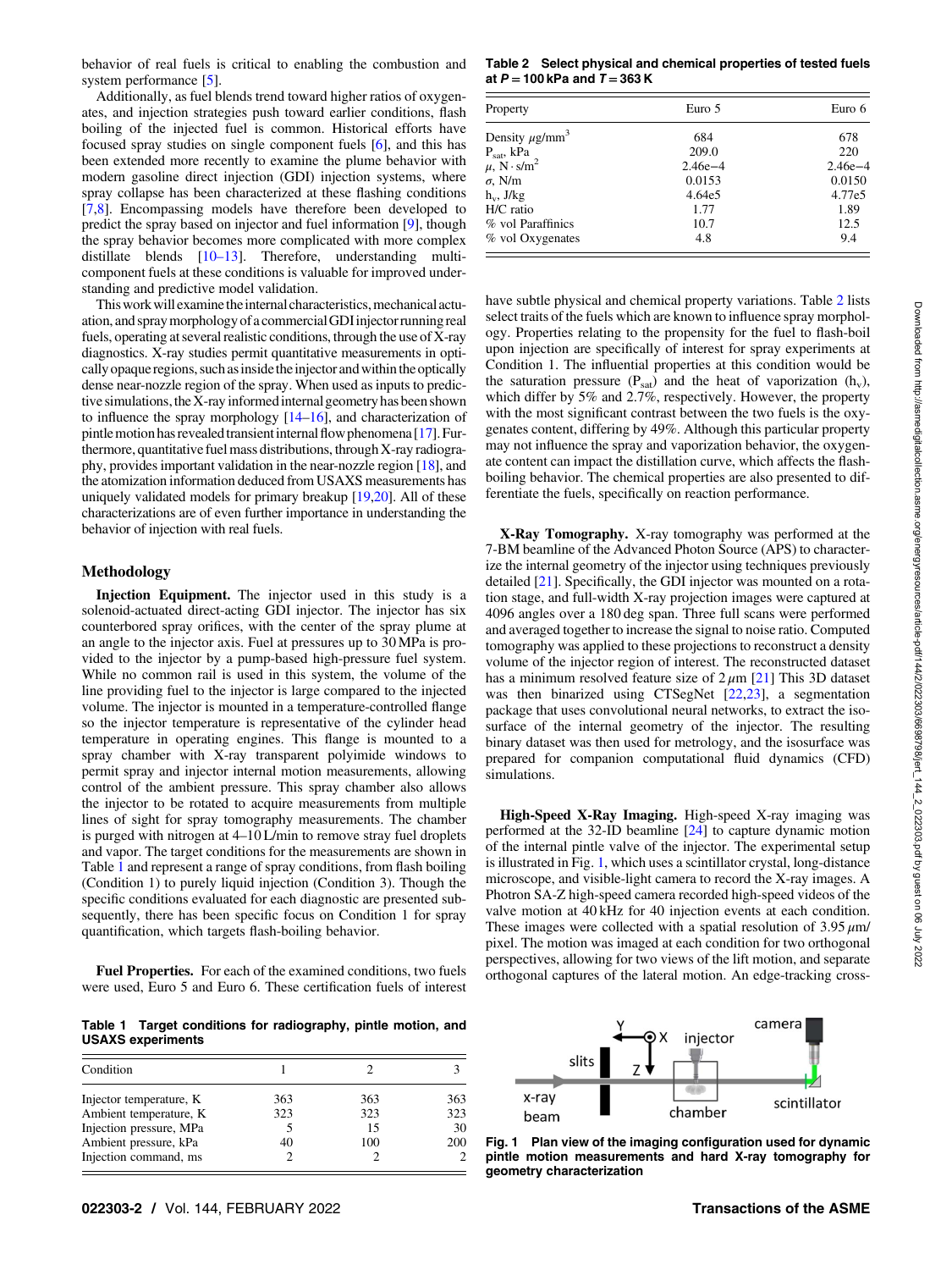

Fig. 2 Plan view of the radiography equipment



Fig. 3 Layout of the USAXS experiment

correlation analysis was used to extract the axial and transverse motion of the pintle for the two perspectives. This methodology is further detailed in Ref. [[25](#page-6-0)].

Spray Radiography. Quantitative measurements of the average liquid mass distribution of the spray issued from the injector were gathered using X-ray radiography, as illustrated in Fig. 2. The methodology is detailed in prior literature  $[26,27]$  $[26,27]$ . Here, the  $8.0 \pm 0.01$ keV mean photon energy beam (4%  $\Delta E/E$ ) was focused (5 × 6  $\mu$ m FWHM focus size) and passed through the spray. Incident beam  $(I<sub>0</sub>)$  and transmitted beam  $(I)$  intensities were recorded with a temporal resolution of 3.68  $\mu$ s, for sample periods synchronous with the injection command. These intensity traces were collected across a grid of Y–Z positions with respect to the injector and were ensemble averaged for 32 injection events at each spatial location. The injector could also be rotated about its axis for projections at different azimuthal (Θ) perspectives.

The projected mass of the spray  $(M)$  was computed from these traces using the Beer-Lambert law

$$
M(y, z, \theta, t) = -\frac{1}{\mu} \log \left[ \frac{I(y, z, \theta, t)}{I_0(t)} \right]
$$
 (1)

where  $\mu$  is the mass attenuation coefficient, which was empirically collected under the same instrument configuration as the experiment,  $I_0(t)$  and  $I(x, y, \theta, t)$  are the measured beam intensities of the incident beam and the transmitted beam, respectively. Computed tomography was applied to the projected density data to reconstruct the actual liquid density distribution on a cross-section of the spray.

Ultra-Small-Angle X-Ray Scattering. Quantitative measurements of the X-ray scattering of the GDI sprays were collected using the USAXS instrument at the 9-ID beamline of the APS [[28\]](#page-6-0), as shown in Fig. 3. The method for collection and processing of this scattering measurement for fuel sprays is detailed by Matusik et al. [[29\]](#page-6-0). In short, a precisely collimated, 21 keV X-ray beam, profiled to 500  $\mu$ m × 50  $\mu$ m (X × Z), was directed into the spray chamber during the steady-state portion of a lengthened (2 ms) spray event. For relatively dilute, homogeneous, and locally noninteracting particles, the scattered intensity follows Porod's Law [[30\]](#page-6-0), with the scattering intensity proportional to the total surface area of the scatterers in the beam. Full USAXS rocking curves were collected at least once for each axial location and condition, establishing the intensity profile for the probed scattering angles. Subsequent intensity measurements were made transversely across the spray at a fixed scattering angle, to understand the distribution of surface area across the spray cross section.

### Results

Geometry. The internal flow geometry of this six-hole commercial GDI injector was characterized through hard X-ray tomography, with final resolved features of  $2.0 \mu m$ , including internal surface roughness and imperfections. Two renderings of the injector tip isosurfaces are illustrated in Fig. 4, depicting the asymmetric hole orientation pattern of this side-mount injector design. The pintle is not depicted in the rendering on the right to allow a view of the shallow sac region. The coordinate system orientation defined for these studies is also depicted for each of the views, where the origin is located at the tip of the injector. The isosurface is also suitable and has been prepared for CFD boundary definition.

The reconstructed and segmented geometry were also used to make quantitative measurements of the internal features of the injector. The interior holes ranged in size from  $145.2 \mu m$  to  $165.7 \mu m$ , with a mean of  $153 \mu m$ , while the counterbore diameters ranged from 293.3  $\mu$ m to 298.6  $\mu$ m with a mean of 296.3  $\mu$ m. Due to the varying lengths and intersections with the interior and exterior surfaces, the hole lengths are not reported.

Pintle Motion. Pintle valve lift and wobble profiles based on high-speed X-ray imaging are plotted in Fig. [5.](#page-3-0) Each lift curve is the result of the average between the lift profiles of a given condition as viewed from two orthogonal perspectives (the X–Z and Y–Z planes), with the shaded region representing the standard deviation of the 80 tracked lift profiles. Lateral motion for each perspective was also tracked and plotted on the same axes for relative magnitude. From these profiles, it is evident that the injector pintle begins motion at 0.28 ms and repeatably lifts to a steady-state height of 60  $\mu$ m by 0.5 ms after the commanded start of injection (SOI), then begins closing at 2.0 ms. All traces show overshoot at SOI, where the valve lift reaches a greater value than the steady-state value. The pintle wobble motions in either dimension follow the same periods as the lift, though the maximum deviation is approximately  $5.5 \mu m$ , and



Fig. 4 Two renderings of the six-hole GDI injector geometry isosurface, produced from X-ray micro-CT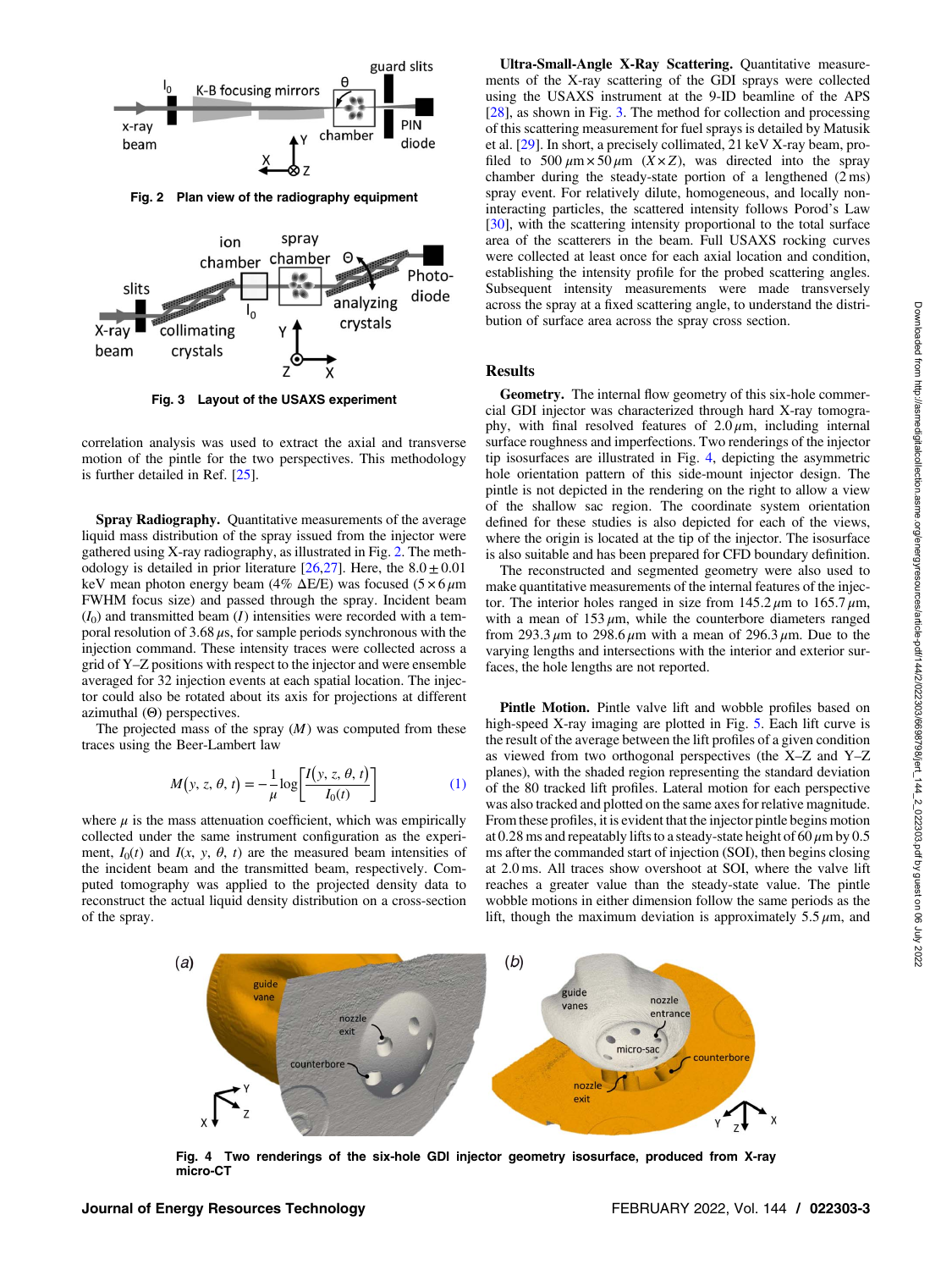<span id="page-3-0"></span>

Fig. 5 Pintle motion traces in three orthogonal dimensions for the 6-hole GDI injector, for three target conditions, with each certification fuel

the steady-state location is not concentric with the closed position. The wobble motion also exhibits a subtle oscillation, that lasts until approximately 1.0 ms. There is little variation in these traces between conditions. However, the injection pressure condition does influence the initial lift overshoot during the opening transient, with a maximum lift of 78  $\mu$ m observed for Condition 3. The injection pressure also subtly influences the closing transient, with the higher pressure case closing about  $80 \mu s$  earlier. It is assumed that the injection pressure has a greater influence on the mechanics of the pintle lift due to the fact that these values range from 5 to 30 MPa. Although the ambient pressure can play a role, the increase in ambient pressure from Condition 1 to Condition 3 represents 0.6% of the increase in injection pressure. Furthermore, the change in fuels has little influence on these values.

Spray Distribution. Fuel mass distributions were collected at Condition 1 for both fuels using X-ray radiography. Based on the vapor pressures of the fuels, listed in Table [2,](#page-1-0) this should result in flash-boiling of the fuel as it exits the injector. GDI sprays under these conditions have been previously characterized to exhibit rapid plume expansion, interaction, and collapse [\[31](#page-6-0),[32\]](#page-6-0). Although these previous studies focused on single component fuels, the present study using a multi-component fuel exhibits a similar expansion of the plumes from 1 to 5 mm, as seen in Fig. 6. The projected mass profiles for the two fuels are very similar, and both exhibit a broadening and blending of the plumes by the  $Z=5$  mm location. The asymmetric behavior of the individual plumes is also evident at  $Z=1$  mm in the tomographic reconstruction of the spray radiography for Euro 5. Sixty projection perspectives were



Fig. 6 Transverse scans of the projected mass for each fuel spray at 1 mm and 5 mm from the injector tip, averaged between 1 ms and 2 ms from the commanded start of injection, under Condition 1. Shaded bands indicate the standard deviation of the values during the steady-state portion of injection.

used to generate the X–Y plane spray distribution plotted in Fig. 7. The skewed profile of this side-mount GDI injector is exhibited in this axial slice. It is also evident from this transverse slice that the plumes are blended and interacting since there are no voids in mass between the plumes. This is seen in the projected mass and the tomography data and is characteristic of the flash-boiling condition. This behavior can also lead to a recirculation zone in the central region and can contribute to plume collapse.

The radiography signal was sampled at 271.5 kHz capturing spray transient behavior. At each time-step, the projected mass profiles were spatially integrated according to Eq. (2), to calculate the transverse integrated mass (TIM), and are plotted in Fig. [8](#page-4-0). This plot illustrates the arrival of mass to the 1 mm measurement plane by 0.3611 ms after SOI, and arrival to the 5 mm distance by 0.4326 ms after SOI, averaging 55.94 m/s. This arrival is consistent between the fuels, with an oscillatory behavior in mass/area exhibited by both after the initial transient. This is observed in the  $Z=1$ mm measurement, though it is enhanced at  $Z=5$  mm. These oscillations have been linked to the lateral pintle motion in prior works [[33\]](#page-6-0); however, the duration of the fuel delivery oscillations persist beyond 1.0 ms, which is when pintle wobble motions become negligible. These histories also illustrate the relatively steady-state portion of the spray, existing between 1 and 2 ms after injection command. The mean TIM value for Euro 6 during this time range is approximately 6% lower than that for Euro 5, at both axial locations. Since the density of the two fuels only differs by 1%, this may indicate a spray morphology difference.

$$
TIM(z, t) = \int M_{\text{fuel}}(y, z, t) dy
$$
 (2)



Fig. 7 Tomographic reconstruction of X-ray spray radiography, at  $Z = 1$  mm, for Euro 5 fuel at Condition 1, time-averaged between 1.0 and 2.0 ms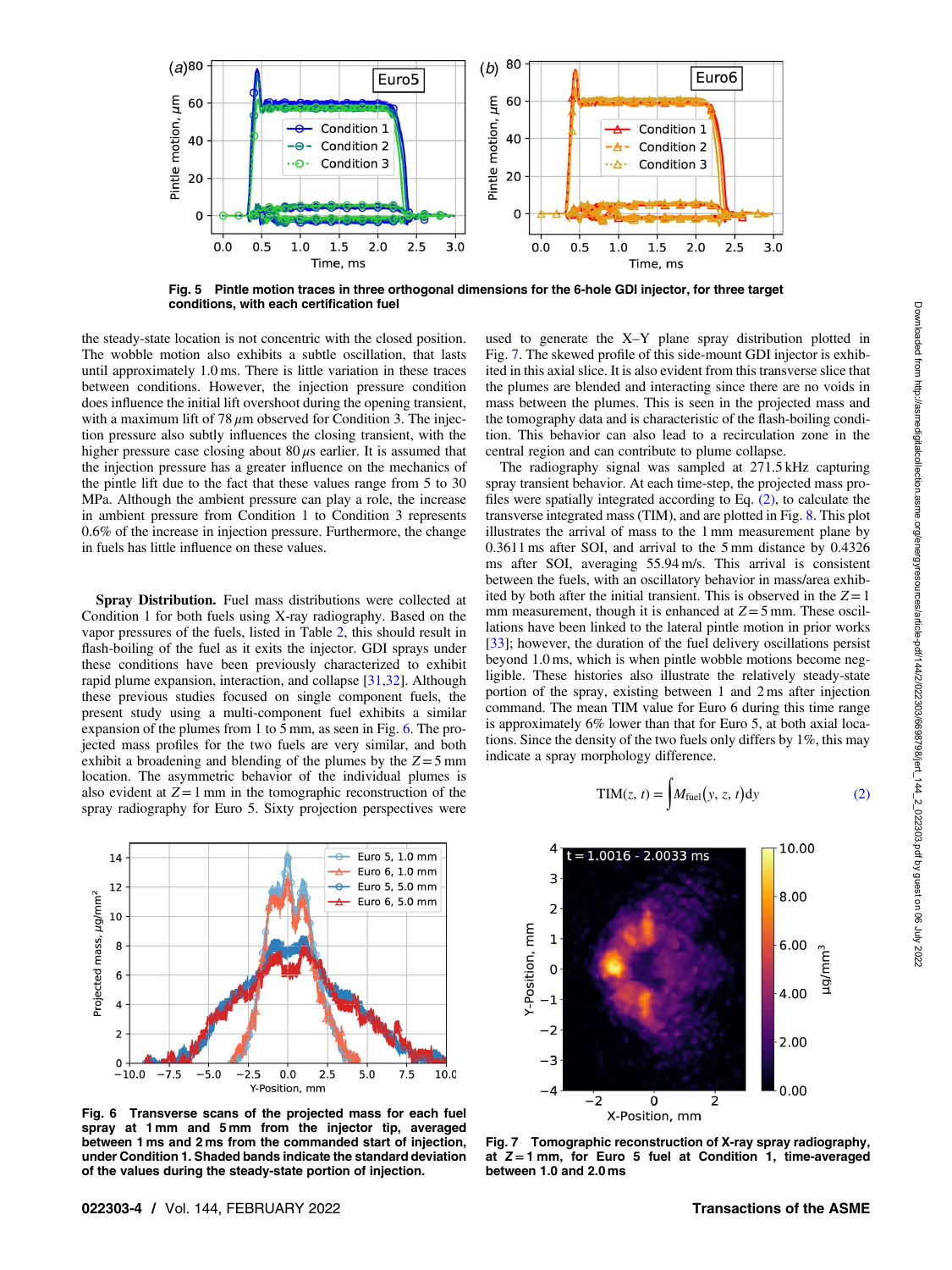<span id="page-4-0"></span>

Fig. 8 Transverse integrated mass of X-ray spray radiography for each fuel at 1 mm and 5 mm from injector tip

Within a given case, the TIM is also related to the average velocity of the liquid through continuity. If the spray is at steady-state, the TIM is inversely proportional to the mass-averaged velocity,  $v_{ma}$ [[34\]](#page-6-0). This can also be extended to compare separate cases, assuming the mass injection rate is consistent, and accounting for the liquid densities, as handled by

$$
\frac{v_{ma}}{v_{ref}} = \frac{\text{TIM}_{ref}/\rho_{ref}}{\text{TIM}/\rho}
$$
(3)

The integrated mass ratio between the two fuels indicates a mean velocity of the Euro 6 spray 5–6% higher than the Euro 5 spray. This difference could be explained by the higher saturation pressure of Euro 6 fuel enhancing the flash boiling dynamics.

Furthermore, the TIM histories in Fig. 8 show an increase in the average steady-state TIM from the 1 mm to the 5 mm measurement location, revealing a mass-averaged velocity decrease in the spray by 12%. This deceleration of the spray is consistent with other studies linking the trend to the enhanced ambient gas entrainment designed for GDI injectors [[35\]](#page-6-0). This contrasts the TIM evolution of diesel sprays with minimal entrainment in the near-field [[26\]](#page-6-0).

Spray Surface Area and Droplet Size. In addition to the mass distribution, the spray evolution is characterized by the level of



Fig. 10 Axial evolution of the specific surface area mean peak values (found near the transverse centerline) for each of the fuels at the three conditions

atomization of the fuel. USAXS measurements were conducted and analyzed using similar procedures to previous works [\[29](#page-6-0)]. Transverse scans at fixed scattering vectors  $(q)$  were gathered to extract the path-specific surface area  $(S_p)$  of the spray, a measure of the interfacial area of the liquid–gas boundaries along the X-ray beam-path. A sample of the transverse scans are presented in Fig. 9 for Euro 5 at Condition 1, for the two orthogonal perspectives. In this example, the more symmetric spread across the Y-axis, and skewed distribution of spray along the X-axis is illustrated.

As the spray progresses downstream, the  $S_p$  peak value decreases and the signal spreads. The progress of this peak value near the center of the spray is shown in Fig. 10 for both fuels at the three conditions. These trends indicate a morphological difference in the spray between the three conditions, with higher near-nozzle  $S_p$  for the higher pressure cases, and a rapid drop in value as the spray progresses downstream. However, results at Condition 1 show a lower initial  $S_p$  which decreases gradually, in comparison to Conditions 2 and 3 results over the same distance. Similar trends are observed for both fuels for these three cases.

The rapid decrease in  $S_p$  seen here is similar to the trends seen for a blend of 80% iso-octane and 20% ethanol (by volume) in a previous study [\[36](#page-6-0)] using a different fuel injector. Although absolute values for the  $S_p$  are more similar to a condition of pure iso-octane, it is important to examine the mass distribution to compare atomization characteristics between these experiments.



Fig. 9 Transverse profiles along the (a) Y-axis and (b) X-axis (right) of spray breakup for Euro 5 at Condition 1, for several axial distances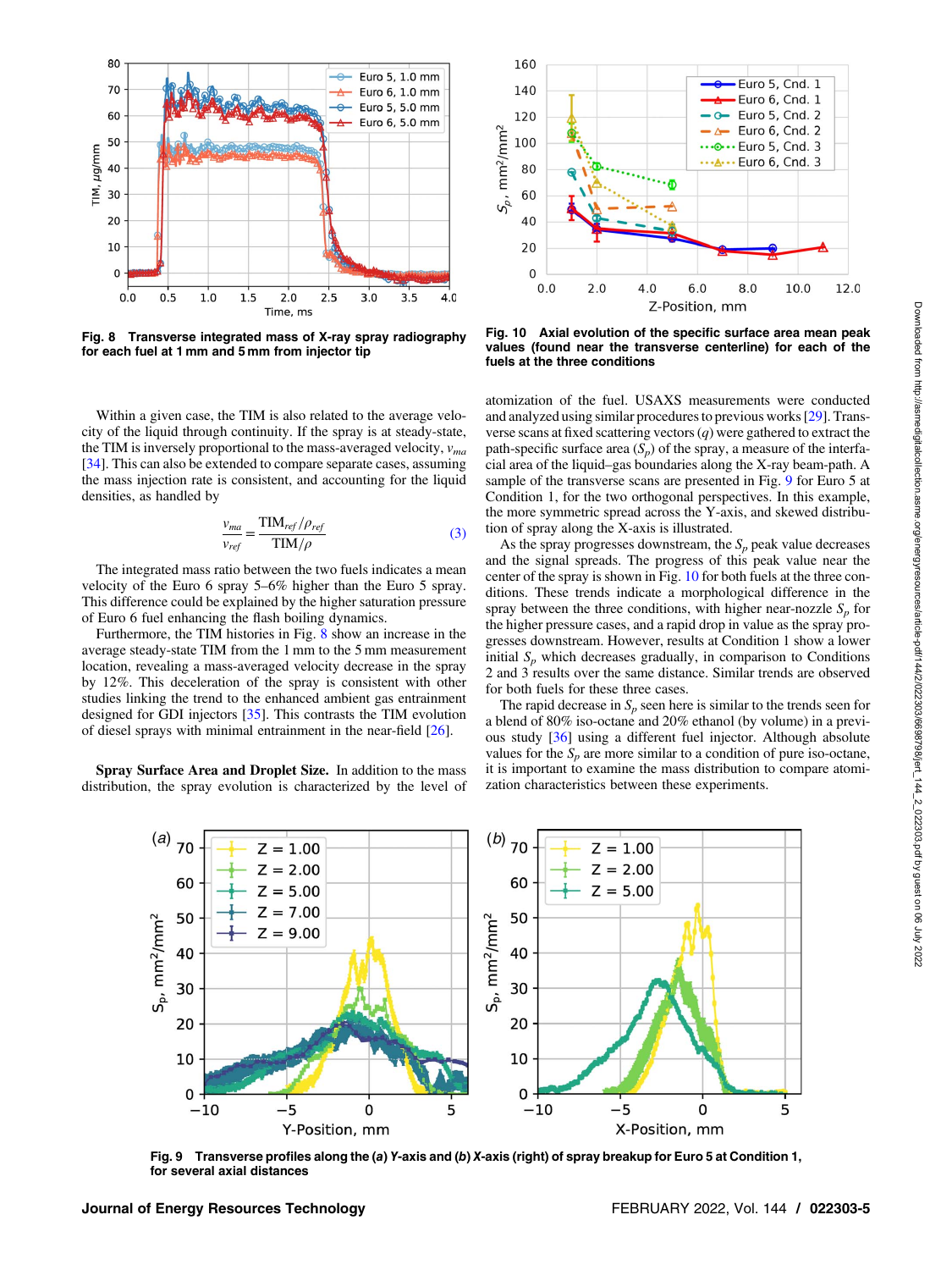

Fig. 11 Transverse profiles of SMD for both fuels at  $Z = 1$  mm and  $Z = 5$  mm, at Condition 1

It should be noted that the  $S_p$  depends on both the number and size of droplets or upon the projected density of the spray and the average droplet size. Thus, a dilute spray with small droplets may have a similar  $S_p$  to a denser spray with larger droplets. Assuming that the measured spray consists of spherical droplets, the liquid volume measurements from radiography can be combined with the  $S_p$  values from the same probe volumes to yield the Sauter mean diameter (SMD,  $d_{32}$ ), as was introduced in former works [\[37,38\]](#page-6-0). The relation,

$$
d_{32} = 6\frac{V}{S_p} \tag{4}
$$

was used, where  $S_n$  was collected through the USAXS measurements, and V obtained from radiography. The SMD values for both fuels, under Condition 1, are presented in Fig. 11, at  $Z=1$  mm and  $Z=5$ mm, where overlapping data existed for both USAXS and radiography.

In these profiles, the separation of the individual plume peaks are suppressed, which suggests that the droplet distribution is consistent in the transverse direction. At 1 mm from the injector tip, the SMD across the spray is roughly uniform at approximately  $2.5 \mu$ m. This uniformity and average SMD across the spray persists to 5 mm with relatively consistent atomization behavior between the fuels. In a portion of the spray, there is indication of larger droplets for Euro 5, which, with evidence from the TIM profiles in Fig. [8](#page-4-0), may indicate a subtle enhanced atomization for the Euro 6 fuel for this flashing condition, which can be caused by the preferential evaporation of distillate components. Furthermore, the evaporation of smaller droplets and concurrent evaporative cooling of larger droplets can selectively shift the SMD value when progressing downstream in the spray.

Overall, these results are similar in profile and magnitude to previous measurements of GDI sprays under flash-boiling conditions [[36\]](#page-6-0). In these results, pure iso-octane at similar operating pressures and temperatures to the current study had a mean SMD of  $8.0 \mu m$ , and a blend of iso-octane and ethanol resulted in SMD values of 0.8  $\mu$ m. However, the current measurements show SMDs that are smaller than typically found using laser-based measurements of SMD in GDI sprays [39–42]. The current measurements differ from these measurements in several ways. First, the current results are measured close to the nozzle, in an optically dense region that is inaccessible to laser diagnostics, preventing a direct comparison between the two techniques. Second, the current results were measured under flash-boiling conditions. The rapid formation of internal voids under these conditions is expected to generate smaller droplets than purely shear-driven atomization and generate them quite close to the nozzle. The surface area-to-volume ratio of many small droplets will decrease the SMD, even in a distribution with larger droplets present. Finally, the smallest droplets will evaporate much more rapidly than the larger droplets. To first-order, the droplet lifetime is expected to scale with the square of droplet diameter  $(d^2)$ . As these droplets evaporate, they will cool the remaining fuel, making it evaporate more slowly. As such, the larger droplets from the nearnozzle region will persist at the more downstream locations typically probed with laser-based diagnostics. Since SMD is a mean of the distribution of sizes, it is an incomplete explanation of the droplet field, especially in these cases where there is a skewed distribution. As such, additional characterization of the near-to-far field atomization evolution is a continued research opportunity.

### **Conclusions**

This work has presented the characterization of a six-hole GDI injector geometry and pintle motion under three realistic operating conditions. Furthermore, the spray liquid distribution from this injector was quantified under these conditions, specifically, varying injection pressure from 5 MPa to 30 MPa and ambient backpressure from 40 kPa to 200 kPa. For these conditions, two real certification fuels (Euro 5 and Euro 6) were used to explore the influence that subtle fuel property differences had on the injection mechanics and spray morphology.

Geometry characterization through X-ray CT revealed the internal features of the six-hole GDI injector, including the nozzle orientation and sizes. High-speed X-ray imaging allowed for the quantification of the internal pintle motion with both fuels, operating at all three test conditions. Results showed repeatable lift motion and steady-state position, with some lift overshoot for the higher injection pressure conditions. This overshoot points to elastic behavior of the injector structure, which can be explored and characterized further. Lateral pintle motion was also presented and exhibits some oscillatory behavior, and a steady-state lifted position that is not concentric with the closed position.

Spray mass distribution quantification through X-ray radiography illustrated the spray plume interaction for Condition 1 in transverse profiles and through tomographic reconstruction at 1 mm from the injector. The rapid expansion and merging of the plumes resembled similar flashing behavior observed in previous GDI studies [\[7,36\]](#page-6-0), with single component fuels. In contrast, the fuel mass flux exhibited oscillatory behavior, seen in the transverse integration of the projected mass, despite constant pintle lift behavior during the same time period. Pintle wobble, which does exhibit some oscillatory motion, does not last the full duration of the dynamics seen in the spray. The pulsing may be an effect of multi-component fuel atomization behavior, possibly coupled with pressure wave dynamics within the injector, and merits additional investigation.

Repeatability between the fuels extended to the atomization behavior seen through X-ray scattering diagnostics. Specific surface area profiles tend to be unimodal for the Condition 1 results and decreased in peak value as the spray evolved downstream. More rapid decrease in peak  $S_p$  was noted for the higher pressure conditions. These surface area profiles were combined with the liquid volume information from radiography to calculate SMD for Condition 1 at two positions, revealing droplet sizes of 2.5  $\mu$ m at 1 mm, and up to 4  $\mu$ m at discrete locations by 5 mm.